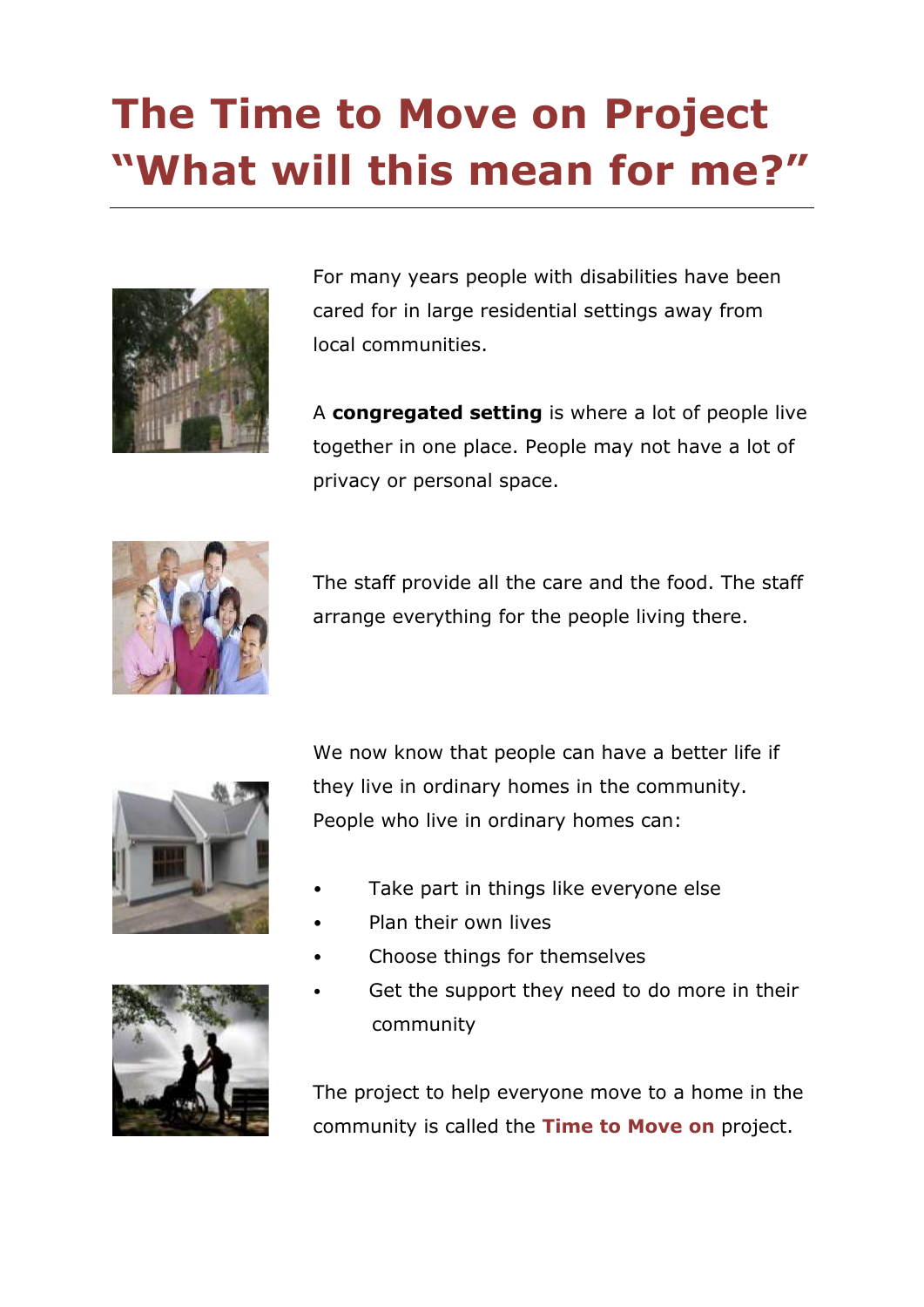

#### **What happens before I move?**

You will be helped to look at where you want to live, who you want to live with and what you would like to do.



Your service provider will talk to you to help you decide what you would like. They will also talk to your family if this is in line with your wishes.



You will be helped to make choices and to have a plan. Your plan will be looked at from time to time, to make sure that it is right for you.



# **What choice will I have about who I live with?**

Service providers will talk to you about choices. They will also talk to your family if this is what you want.

There are different ways that people can live in their local community. You might want to choose to:

- Live on your own
- Live with people who do not have a disability
- Live with friends who do have a disability
- Live with a family

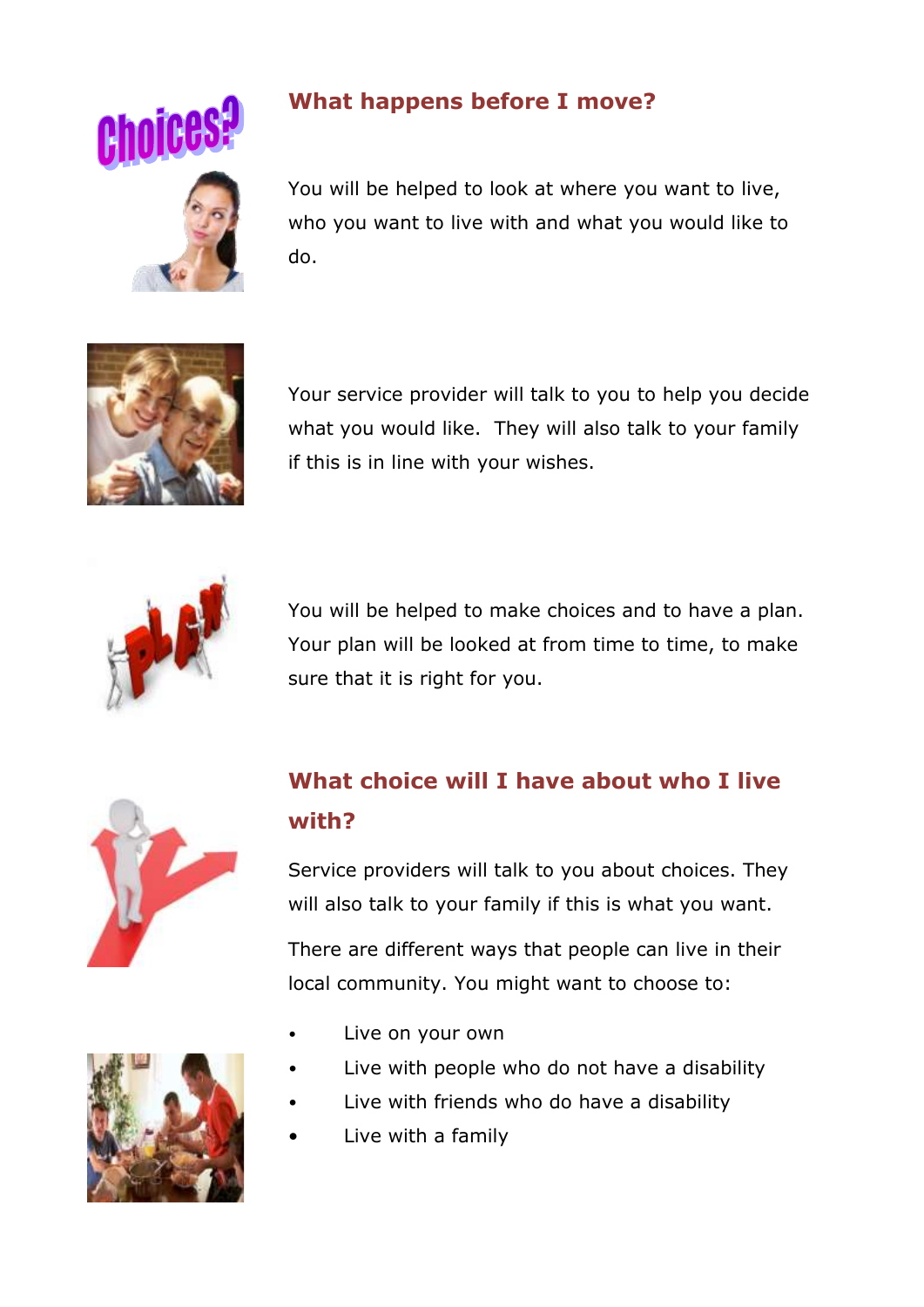



#### **Who will support me in my new home?**

People moving to their own home will receive the support they require to ensure they are safe and living the life of their choice.

- Sometimes the staff who work with you now will be able to move and support you in your new home.
- Sometimes you will have new support staff.
- Sometimes there will be a mix of new and old staff.

## **What choices will I have about where I live?**

The service provider will help you find a new home. There may be choices available, so you will be given information about each choice and what it means for you. You will be helped to make a choice.





#### **Where will my new house come from?**

There are different ways people can get new homes. These include:

- Renting a house from a private landlord.
- Getting a home to rent from the local authority or a voluntary housing body, on your own or with other people.
- Living in a home owned by the HSE or a service provider. This might be an existing community home or a new house.